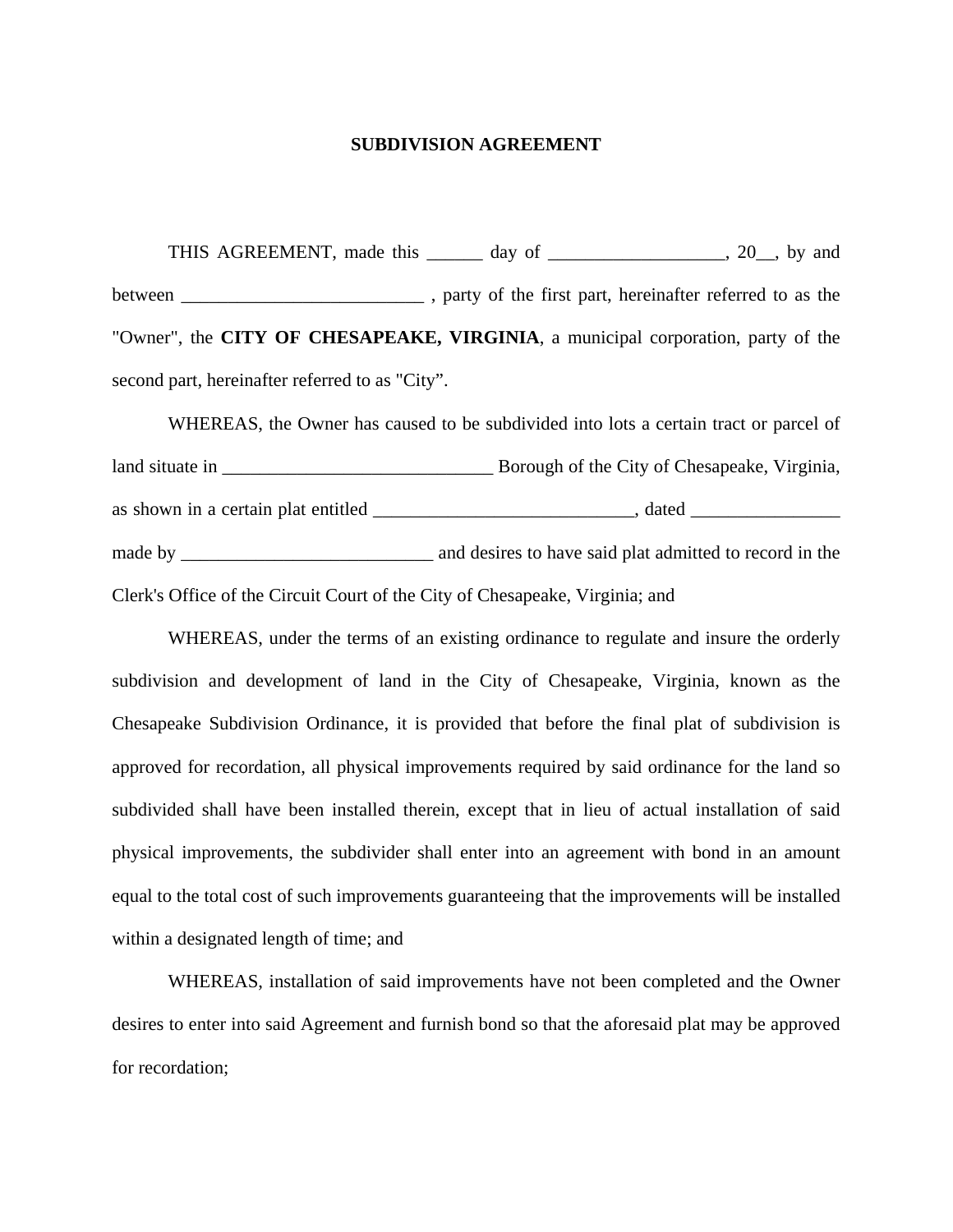NOW THEREFORE, THIS AGREEMENT WITNESSETH: That for and in consideration of the premises and the approval of said subdivision and the covenants and agreements herein contained, the parties hereto agree as follows:

 1. The City does hereby authorize the necessary City officials to approve said plat of subdivision of \_\_\_\_\_\_\_\_\_\_\_\_\_\_\_\_\_\_\_\_\_\_\_\_\_\_\_\_\_\_\_\_\_\_\_\_\_\_\_\_\_\_\_\_\_\_\_ for recordation insofar as the requirements of said ordinance is concerned.

2. The Owner covenant and agree that they will within \_\_\_\_\_\_\_\_ months from the date of this agreement construct and install the physical improvements as required in the approved development plan for the property set forth in the aforesaid plat and as required by the provisions of the Chesapeake Subdivision Ordinance, and will, upon the execution of this Agreement, provide the City with a bond duly executed by the Owner and the Contractor as principals in the amount of  $\frac{1}{2}$  with surety acceptable to the City, which is the estimated cost of installing physical improvements, conditioned upon the satisfactory performance of all the covenants and provisions of this Agreement. The aforementioned bond figure includes, but is not limited to, the estimated cost of street light and/or traffic signal installation, which cost the Owner as principal and/or the surety will pay to the City within fifteen (15) days of demand.

 3. It is mutually understood and agreed that in the event the Owner and/or Contractor fails to complete the physical improvements provided hereinabove in the time designated, the City may complete or cause the same to be completed, and the Owner, and Contractor, as principals, and/or the surety shall be jointly and severally liable to pay to the City the entire cost necessary to complete said improvements.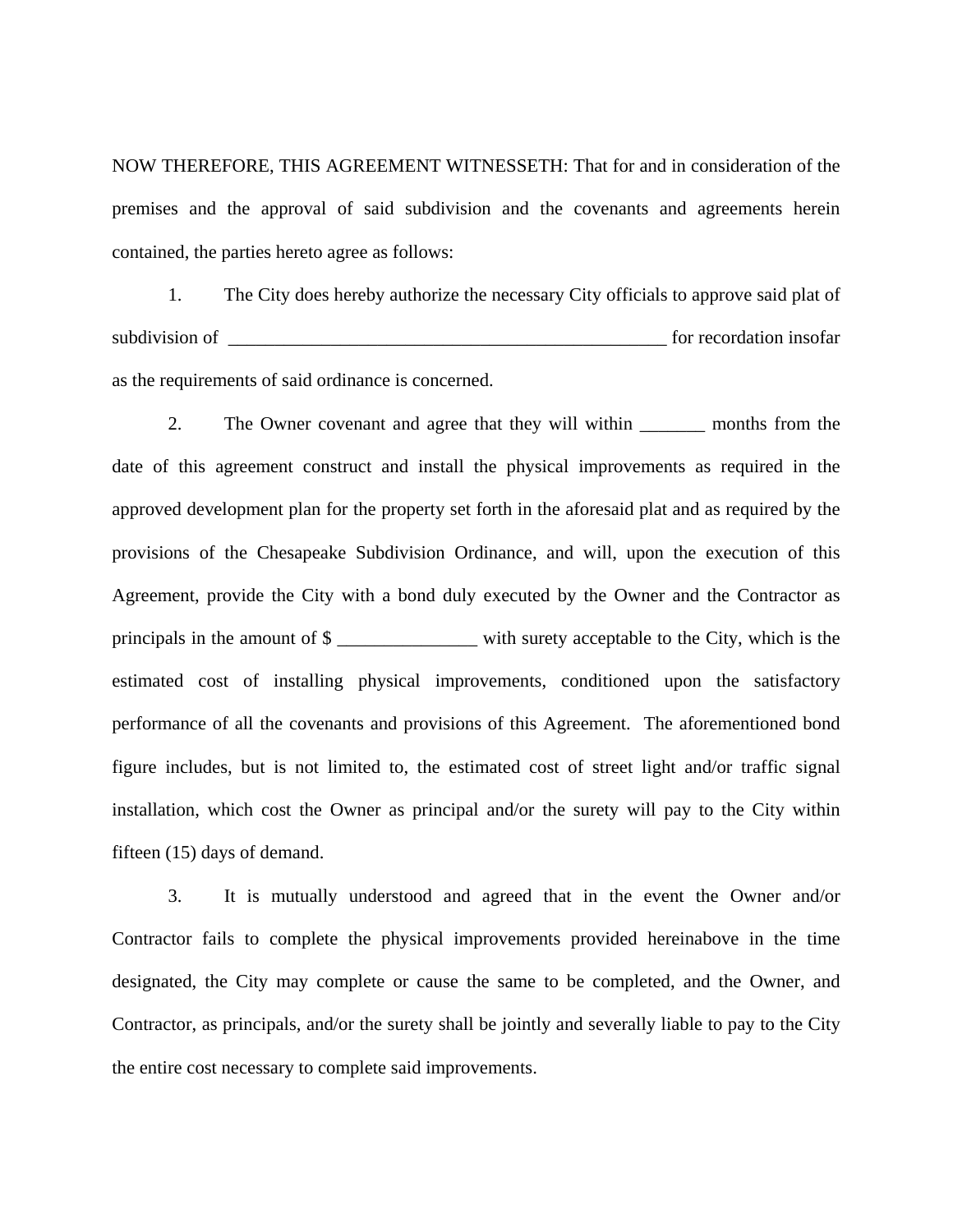4. It is further understood by the parties to this Agreement that in the event of default by the Owner and/or Contractor, as described above, the City may, at its option, collect the total cost for the completion of the improvements from the Owner and/or Contractor as principals and/or the surety prior to the actual construction of same, which cost is to be determined by estimates prepared by the Department of Public Works of the City of Chesapeake. In the event the estimated cost is greater than the cost necessary to complete the construction, the City will refund to the Owner and/or Contractor and/or the surety the difference; in the event the estimated cost is less than the cost necessary to complete the construction, the Owner and Contractor as principals, and/or the surety will furnish to the City upon demand an amount equal to the difference in cost.

 5. In the event that the Owner or Contractor defaults in any of the terms of this Agreement, the City shall have the right to refuse the issuance of building permits and/or to withhold all City services in the subdivision.

 6. It is mutually understood and agreed that if the Owner and Contractor shall faithfully execute each and all requirements of the said Subdivision Ordinance and the provisions of this Agreement, and that the Department of Public Works shall certify that all outstanding bills owned to the City of Chesapeake by the Owner in regard to the above-referenced subdivision, including by not limited to inspection fees have been paid in full to the City of Chesapeake, then the aforementioned bond shall be released by the City to the Owner and/or Contractor. In the event the fees are not paid by the principal, the City may at its option, collect the inspection fees associated with the physical improvements form the Owner and/or Contractor as principals and/or the surety.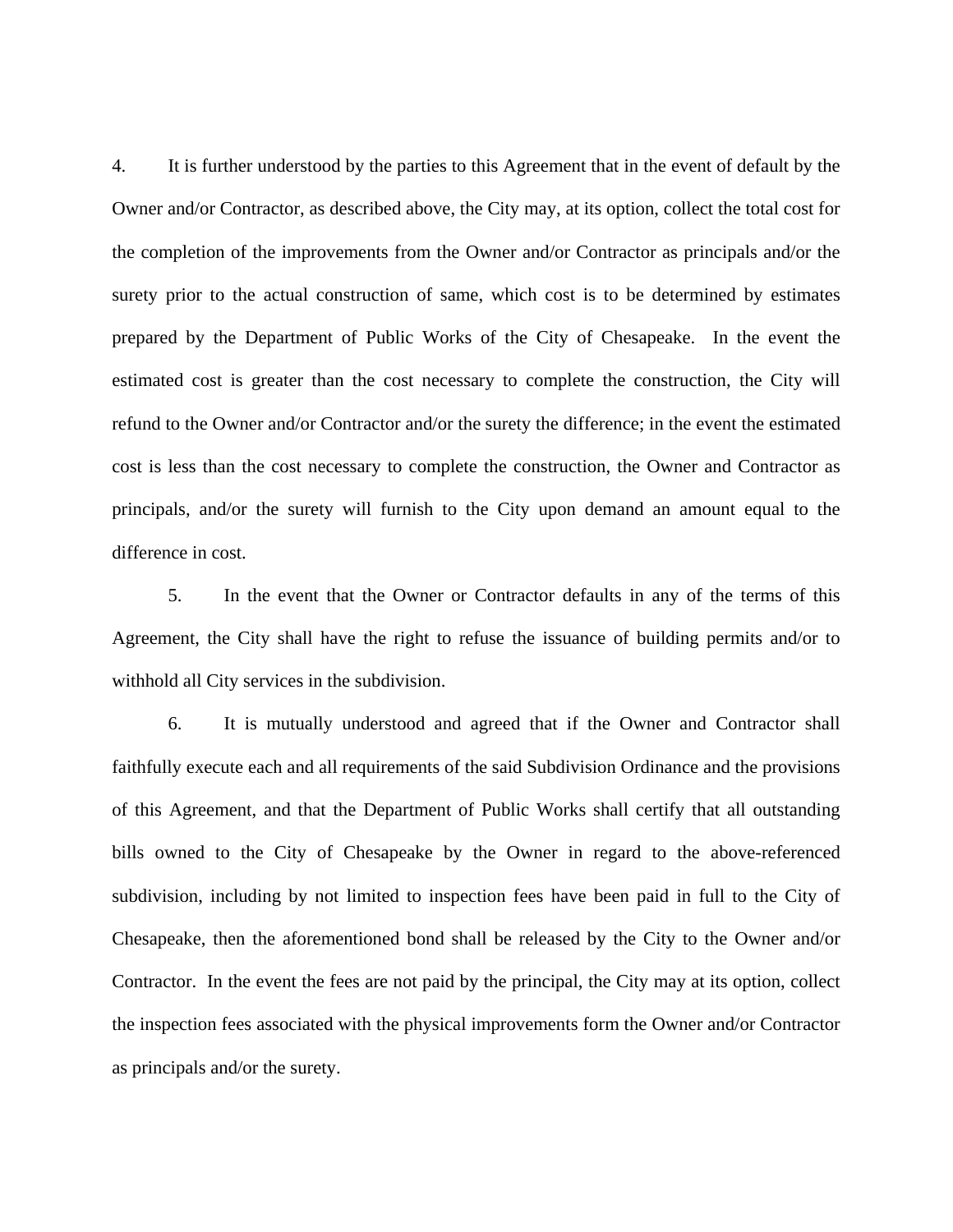WITNESS the following signatures and seals:

By:\_\_\_\_\_\_\_\_\_\_\_\_\_\_\_\_\_\_\_\_\_\_\_\_\_\_\_\_\_\_\_\_\_

 $(Title)$ (Title)

# ATTEST:

### CITY OF CHESAPEAKE, VIRGINIA

By: \_\_\_\_\_\_\_\_\_\_\_\_\_\_\_\_\_\_\_\_\_\_\_\_\_\_\_\_\_

City Manager

ATTEST:

City Clerk

 $\overline{\phantom{a}}$  , where  $\overline{\phantom{a}}$ 

\_\_\_\_\_\_\_\_\_\_\_\_\_\_\_\_\_\_\_\_\_\_\_\_\_\_\_

By: \_\_\_\_\_\_\_\_\_\_\_\_\_\_\_\_\_\_\_\_\_\_\_\_\_\_

(Title)

\_\_\_\_\_\_\_\_\_\_\_\_\_\_\_\_\_\_\_\_\_\_\_\_\_\_\_\_\_\_

Approved as to Form:

Assistant City Attorney

\_\_\_\_\_\_\_\_\_\_\_\_\_\_\_\_\_\_\_\_\_\_\_\_\_\_